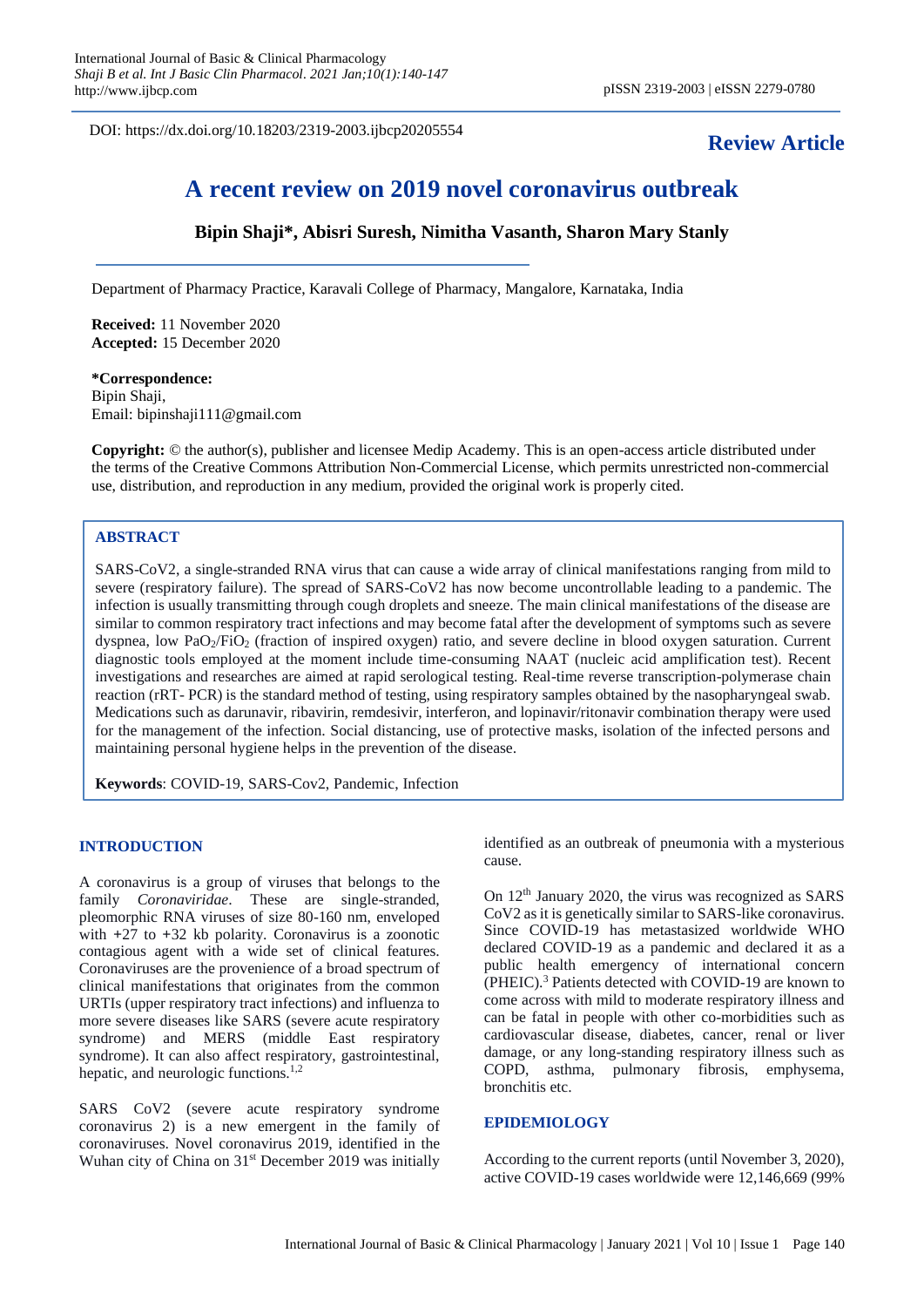have the mild condition and 1% serious). As per (Figure 1), the graph shows a peak rise in the active cases reported daily. The total number of patients recovered were 34,160,322 and deaths were 1,214,122. The total number of active COVID-19 cases in India were 48,268 as shown in the graph (Figure 2).



**Figure 1: Number of active cases worldwide.**



**Figure 2: Number of active cases in India.**

## **SOURCE AND MODE OF TRANSMISSION**

Coronavirus belongs to a large family of viruses present in various animal species including, dromedary camels, wild cats, and bats. During the epidemic outburst of SARS and MERS, it had been pointed out that the infections had originated among cats and dromedary camels respectively. Belatedly, advanced virological and genetic examination revealed that bats were the reservoir hosts for both SARS-CoV and MERS-CoV. Investigations had revealed the existence of four genera of corona viruses, α-coronavirus, β-coronavirus, γ-coronavirus, and δ-coronavirus among which αand β-CoVs are from bats and γandδ-CoVs are most probably from birds.<sup>2</sup>

The source of outbreak was reported from the Hunan seafood market located in Wuhan city since positive environmental samples of SARCoV2 were identified from the same. $3$  Since the first outburst, it was obvious that disease transmission progressed from human to human, as the newly infected patients did not have a history of connection with the market place.

*Human to human transmission:* It occurs in multiple ways, through contact transmission or fomite transmission, droplet transmission, and airborne transmission, wherein infection spread through exposure with virus-containing respiratory droplets and smaller droplets remain suspended in air over a long time and long-distance (>6 feet) produced through coughing and sneezing.<sup>4</sup> Studies have shown that COVID-19 can stay agile from several hours to days on surfaces. These viruses are discernible for up to 3 hours in aerosols, 4hrs on copper items, up to 24 hours on cardboard, and 2-3 days on plastic and stainless-steel items.<sup>5</sup> The virus is passed on through the air from the individuals who closely interact with the patients (less than 2 m). Therefore, it is recommended to cover cough and sneeze. The use of protective mask and alcohol-based sanitizers helps to prevent the spread of the viruses.<sup>6</sup>

*Transmission through food:* Despite of no evidence on the spread of the virus through foodstuffs, preventive methods should be taken. The FDA mentions the compliance with 4 essential steps of food safety to prevent foodborne illness which may apply to coronavirus as well<sup>7</sup>: Clean, separate, cook well and chill.

#### **CLINICAL ADVANCEMENT AND DIAGNOSIS**

People infected with COVID-19 may have common symptoms associated with respiratory infections such as hyperthermia, tussis, and cephalalgia. There are no peculiar symptoms. Clinical manifestations may range from asymptomatic to severe pneumonia and death. The clinical manifestations include hyperthermia, nonproductive cough, fatigue, shortness of breath, sore throat, chills, headache, vomiting, nasal congestion, hemoptysis, and conjunctival congestion.

Most of the patients experience mild to moderate disease. In serious cases, patients may experience severe dyspnea, very low blood oxygen saturation  $\langle \langle 93\% \rangle$ , PaO<sub>2</sub>/FiO<sub>2</sub> ratio <300 with or without greater than 50% of lung infiltrates within 1-2 days. A certain number of patients also contact life-threatening illnesses such as septicemia and multiorgan dysfunction.<sup>8</sup>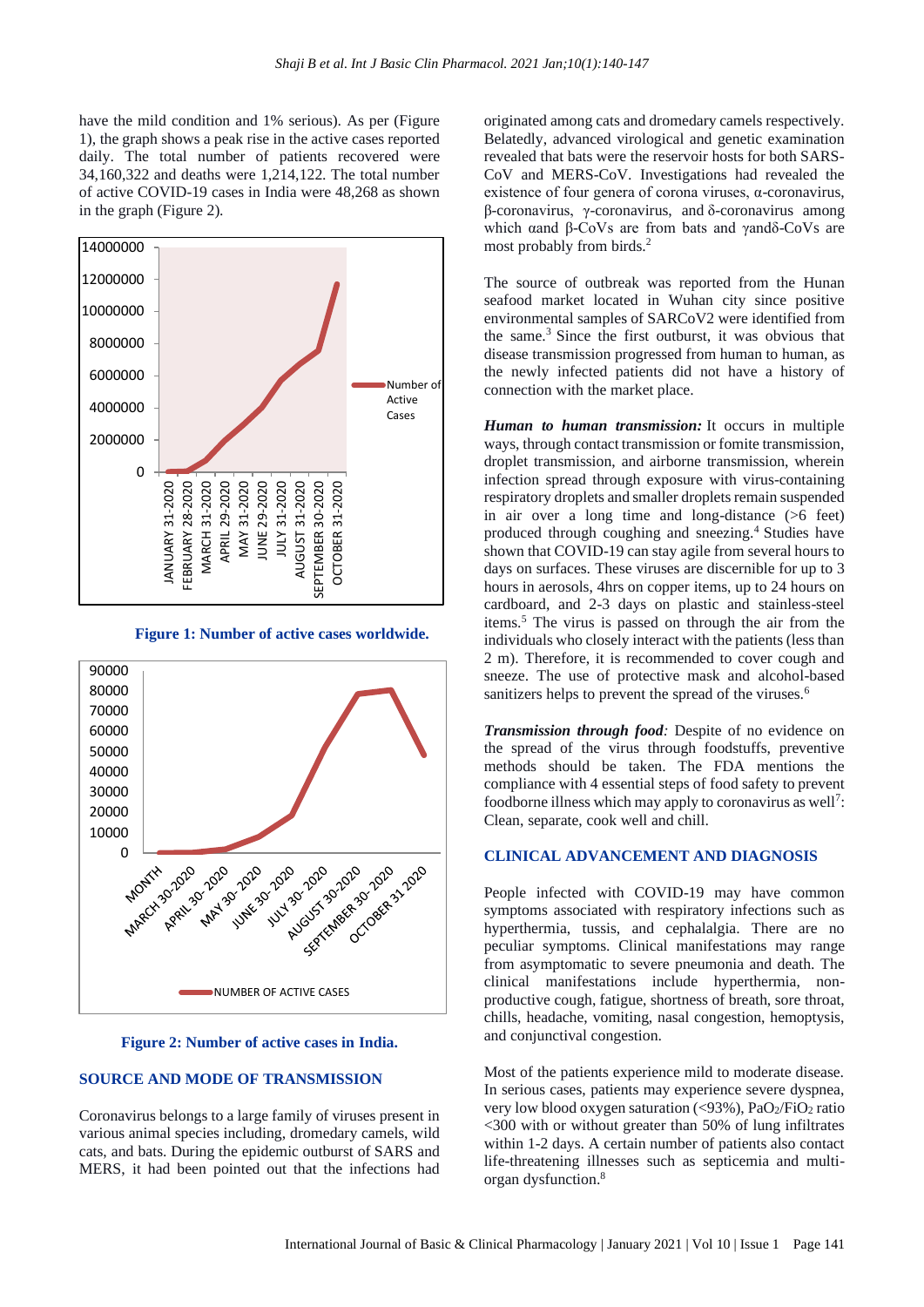#### *Laboratory testing*

#### *NAAT (nucleic acid amplification test)*

This test is based on detecting the unique sequence of viral mRNA using real-time reverse-transcription polymerase chain reaction (rRT-PCR). This diagnostic test is said to be positive if: At least one out of two different targets on the COVID-19 virus genome is specific using a validated assay. (or) one positive NAAT confirms the presence of βcoronavirus and/or COVID-19.

In case a negative result is obtained from a person with a high index of suspicion for COVID-19, a lower respiratory tract sample should also be collected in addition to the upper respiratory tract sample and tested if possible.<sup>9</sup>

#### *Serological testing*

Although quantitative reverse transcriptase-PCR remains the most widely used diagnostic test for coronavirus SARS-CoV2 it is not devoid of drawbacks which include cost, higher time consumption, and false negatives which can arise due to not properly handling the nucleic acid samples. Another problem with qRT-PCR is that among infected persons it ceases to give positive results 14 days post-infection (post manifestations of symptoms). A viable alternative to qRT-PCR is immunoassays which are relatively cheap and capable of detecting infection after 14 days of symptom onset. Immunoassays target specific immunogenic proteins of the coronavirus such as the spike protein (which is the most exposed viral protein), the N protein (a large quantity of which is expressed during infection), another target is the receptor-binding domain (RBD), lies along with the S protein. The specificities and sensitivities of these tests remain an important factor when selecting the target protein, as several of the fore mentioned proteins cross-react with other coronaviruses such as SARS-CoV and MERS CoV. The IgM antibodies produced against the target protein become detectable as early as 3 days post-infection and peak around 2-3 weeks and can even be detected 1 month after the onset of the infection. Other classes of antibodies i.e., IgAs and IgGs are detected as early as 4 days and peaks within 2 weeks approximately. Thus, immunoassays can help in identifying exposed individuals who could not be detected.<sup>10</sup>

## *Differential diagnosis*

The symptoms of COVID-19 are usually similar to those seen for the common cold and flu. The severity of the illness ranges from mild to severe. The symptoms develop within a span of 2 to 14 days after the viral exposure. The symptoms include fever, cough, and dyspnea. Since these symptoms are very similar to that of cold and flu, additional criteria like recent travel to any affected countries or exposure to an infected individual are also considered while screening the patients. The differential diagnosis can be very broad hence; rapid respiratory viral panel via a nasopharyngeal swab will help to detect the respiratory virus. If further clarifications are warranted, a chest CT (computed tomography) may be obtained.<sup>11</sup>

The viral infection can be provisionally diagnosed based upon the signs and symptoms with the confirmation being done by quantitative reverse transcriptase polymerase chain reaction (qRT-PCR) of infected secretions. Although the test has a high specificity, the sensitivity can be quite low ranging from 60-70 to 95-97% depending on the country.

CT findings have been used as a surrogate diagnostic test. Many viral pneumonia cases were reported in China (Wuhan) in late December 2019, afterwards, it was determined to be affected by a novel coronavirus, SARS Coronavirus 2 (SARS- CoV2, previously known as 2019 nCov). The genomic pattern of SARS-COV2 is distinct from those of other corona viruses.<sup>12</sup>

CT findings helps in diagnosing and managing the patients with COVID-19 pneumonia. The evolution of the disease is not well understood through CT findings. After further studies, it was suggested that CT is a sensitive modality to detect COVID-19 pneumonia even in asymptomatic individuals and it should be considered as a screening tool together with RT- PCR when a patient has a traveling history or direct contact with infected individuals. Although it is effective to an extent, more studies are required to correlate CT findings with the severity and progression of disease. 13

#### **PATHOGENESIS**

The infection is generally transmitted through the respiratory droplets produced by an infected individual through coughing and sneezing. Patients can also become asymptomatic carriers where the infected individual has the potential to spread the disease in the asymptomatic state. This is particularly bothersome as the individual itself is unaware of the infection leading to suboptimal measures taken by the individual to prevent the spread of the infection which otherwise would have been undertaken had the knowledge of the infection been known.<sup>13</sup>

Coronavirus is a positive-sense single-stranded RNA virus. They consist of four main structural protein which includes the spike (S), membrane (M), envelope (E), and nucleocapsid (N), with all being encoded in the 3' end of viral genome.<sup>14</sup> The S protein binds to the specific receptor, ACE-2 and releases the RNA to the cytoplasm and replicates with the help of suitable enzymes and cause damage to the type 2 pneumocytes.15,16 The replicating virus primarily targets the respiratory system (nasal cavity, trachea, bronchi, and lung lobe). As the disease progresses, lesion develops in the pulmonary tissue involving alveoli and bronchioles which leads to alveolar edema. The gaseous exchange capacity of the lungs gets impeded as the alveoli get progressively damaged, eventually leading to hypoxemia.<sup>17</sup>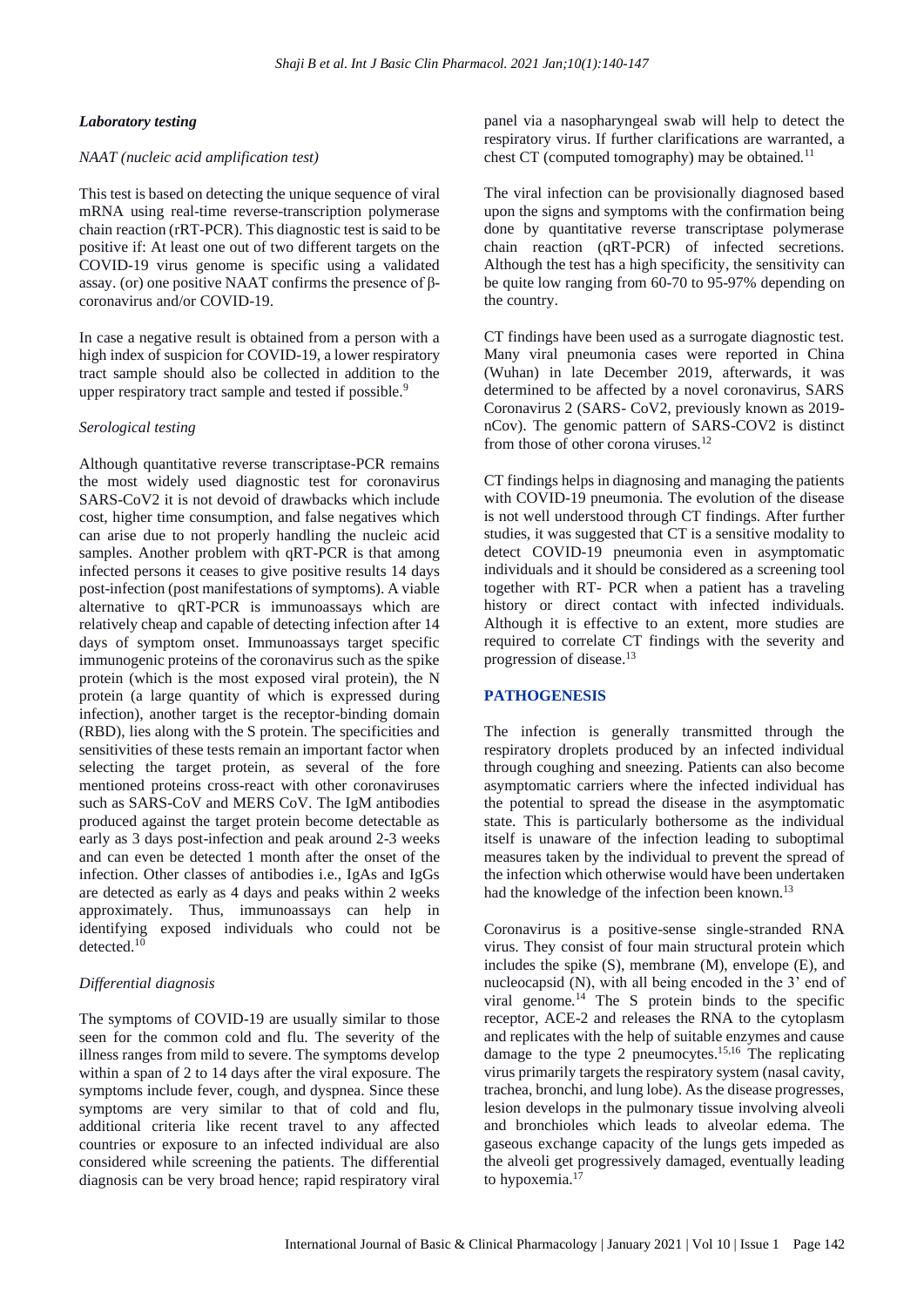## **MANAGEMENT**

Several vaccine candidates are being evaluated at present for the virus and currently, there is no vaccine approved for use to prevent COVID-19 infection.<sup>18</sup>

#### *Pharmacological therapy*

Although it may be years before we have SARS-CoV2 specific antiviral drugs, existing host-directed therapies are found to be safe and clinically proven to reduce immunopathology.<sup>19</sup>

## *Hydroxychloroquine and chloroquine*

Hydroxyl chloroquine, belongs to 4-aminoquinoline class. Hydroxychloroquine has related or even the same pharmacokinetics to chloroquine, with rapid gastrointestinal absorption, a large volume of distribution as well as elimination by the kidneys. Cytochrome p450 enzymes (CYP2D6, 2C8, 3A4 and 3A5) metabolizes hydroxychloroquine to N-desethylhydroxychloroquine.<sup>20</sup>

Chloroquine is recently known as a potential broad antiviral drug. It is identified to stop viral infection by raisin the endosomal pH necessary for virus/ cell fusion and getting involved with SARS- cell receptor glycosylation. Upon oral management, it has a vast distribution characteristic throughout the entire body. Chloroquine and hydroxychloroquine inhibit CYP2D6 activity and may interact with other medications that depend on these enzymes.<sup>21</sup>

#### *Dexamethasone*

The COVID -19 treatment guideline panel recommends using dexamethasone (at a dose of 6 mg per days) for the treatment of COVID-19 in patients who are mechanically ventilated (AI) and in patients who require supplemental oxygen but who are not mechanically ventilated (BI). Dexamethasone is a moderate cytochrome P450 (CYP)3A4 inducer. As such, it may reduce the concentration and potential efficacy of concomitant medications that are CYP3A4 substrates. Clinician's should review the patient's medication regimens to assess potential interactions.<sup>22</sup>

Dexamethasone is beneficial in some patients, but it is not beneficial for the patients in the second stage of illness. Findings from an analysis of post hoc subsets suggested that in older age groups dexamethasone failed to show its action and the positive outcome is less in patients suffering from diabetes.<sup>23</sup>

## *Interferons*

Interferons are the proteins produced by the cells in response to an infection. Insufficient or inappropriately timed activation of interferon signaling may contribute to severe cases of COVID-19, which is caused by the coronavirus SARS-CoV-2. Researchers measured protein is important in regulating the immune response in the serum of hospitalized COVID-19 patients and patients with respiratory issues that were not related to COVID-19. The proteins measured are chemokines and cytokines. They act as signaling immune cells or lead to immune responses.<sup>24</sup>

Nevertheless, interferon β tends to have the most potent inhibitory in-vitro effect against MERS-CoV as compared to interferon α. When in use of ribavirin alone or when it combined with interferon α, it reflects a mild anti-MERS-CoV effect in vitro.<sup>25</sup>

## *Nucleoside analogues*

Nucleoside and nucleotide analogues can be used to prevent viral replication in infected cells. Nucleoside analogues appear to target viral replication, particularly viral DNA or RNA polymerase, and have been clinically effective for treating viral infections. Even though nucleoside analogues such as BCX4430 inhibit CoVs, some previously tested nucleoside analogues have been unable to effectively inhibit CoV replication and others have shown weak indexes of selectivity.<sup>26</sup>

## *Remdesivir*

Remdesivir is a broad-spectrum antiviral agent. Remdesivir is an adenosine analogue that incorporates into nascent viral RNA chains and leads to premature termination, resisting virus replication. The evaded viral exonuclease proof-reading results in decreased development of viral RNA. Recently, remdesivir is a drug undergoing a clinical trial. $27,28$ 

Wang et al suggested that remdesivir blocks RNA dependent RNA polymerase enzyme in low micromolar SARS-CoV2 concentrations and has a high selectivity index. On 4 February 2020, medical researchers in China declared that darunavir prevents invitro SARS-CoV-2 infection. Cellular related studies suggested that darunavir remarkably suppresses the viral replication at a concentration of 300μM invitro with an inhibition output of 280 times than that of the untreated community.<sup>29</sup>

## *Ribavirin-interferon combination*

Invitro studies revealed that anti-MERS-CoV activity is present in interferon and ribavirin. With the subsequent use of ribavirin and interferons invitro activities were improved. All present medications have individual virucidal effects at high doses, while the combination of Ribavirin and interferon α-2b had a synergetic virucidal effect at lower doses with lesser toxicity. Studies conducted in animals had shown some prophylactic impact in minimizing disease incidence in pre-treated animals.<sup>30</sup> *In vivo* studies, the combination of interferon-alpha 2b (INF- $\alpha$ 2b) and ribavirin had an 8-fold decline in the dose of INF- $\alpha$ 2b and 16-fold decline in the dose of ribavirin.<sup>31</sup>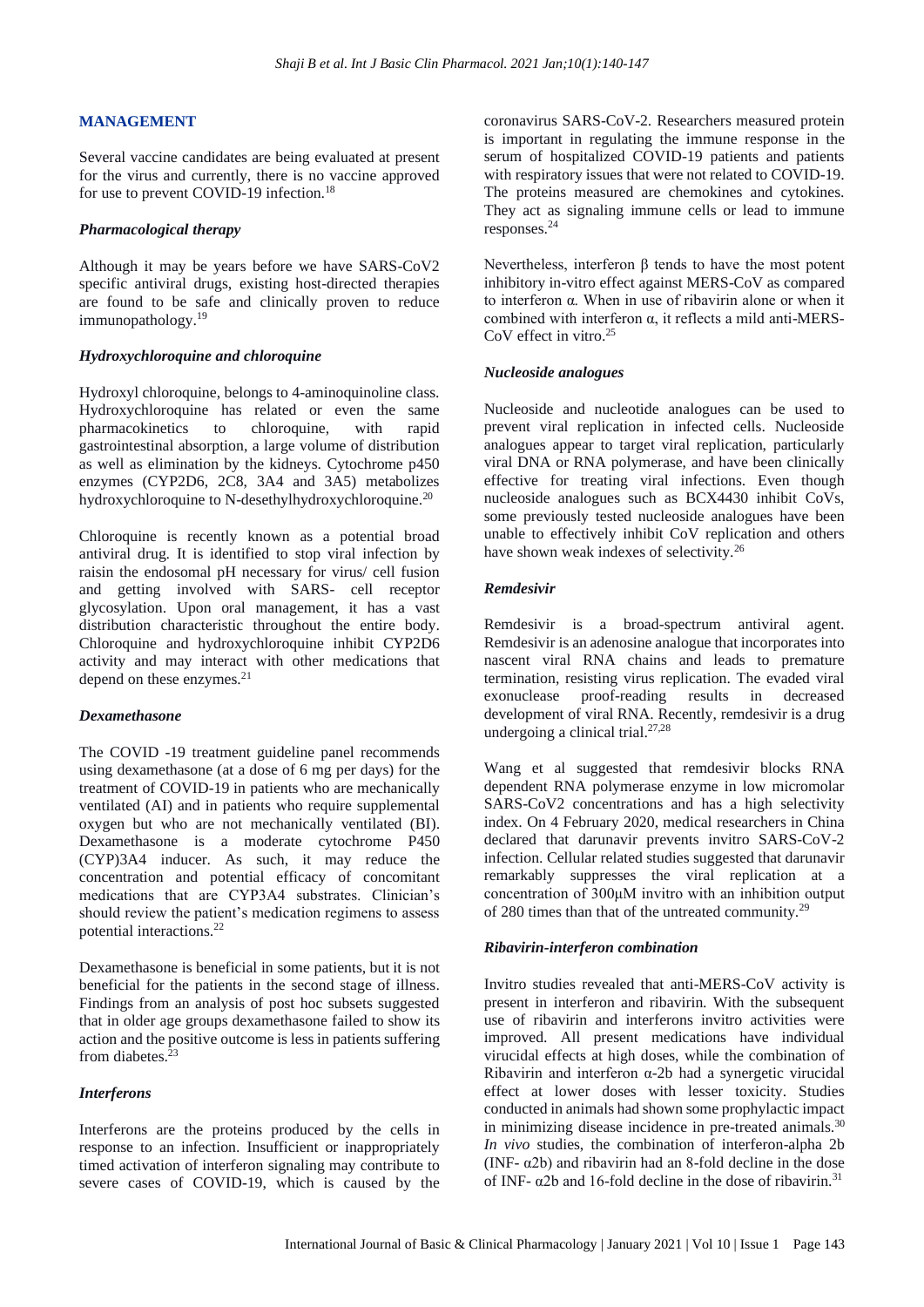## *Ribavirin-corticosteroid combination*

The treatment with ribavirin-corticosteroid combination focuses to prevent the community spread. Mostly prescribed corticosteroids include, glucocorticoids, prednisolone and antiviral medications includes darunavir, cobicistat, remdesivir, favipiravir, triazavirin, interferon. Along with these therapies M1 macrophage suppression may also find to be helpful. Alternative therapies include hydrogen-oxygen nebulizer and electrotherapy with ultrashort-wave dietary may help.<sup>32</sup>

#### *Favipiravir and tocilizumab combination*

Recent studies suggested that combination of favipiravir and tocilizumab can significantly improve COVID-19 pulmonary inflammation and can reduce the mortality. Since Favipiravir is a teratogen, it should be avoided in pregnant women.<sup>33</sup>

## **MANAGEMENT OF COVID-19 IN SPECIAL POPULATION**

## *Pediatric patients*

Bed rest with adequate calorie and water intake is necessary. Oxygen therapy should be provided for hypoxic patients and antibiotics if any bacterial co-infection.

Currently, no FDA-approved drugs or biological agents are available for the prevention and management of novel coronavirus, thus FDA has given emergency use authorization for remdesivir in patients with severe SARS-CoV2. Dosing should be done based on pharmacokinetic data from adult healthy volunteers.<sup>34</sup>

## *Asthma*

Advice all patients with asthma to continue their asthma medications without fail. Avoid the use of nebulizers, if there is a risk for aerosolization of the novel coronavirus, thus it is recommended to use pressurized metered-dose inhalers with spacer and face mask if possible. Avoid spirometry in suspected/confirmed COVID-19 patients. Stringent contamination control measures should be followed during intubating, nebulizer therapy, oxygen therapy, non-invasive ventilating.<sup>35</sup>

#### *Cancer and end-stage renal disease*

For hematological malignancies, consider reducing immunosuppressive agents or dosing of chemotherapy, if possible. Patients with ESRD awaiting transplantation can be treated with methylprednisolone along with prophylactic antibiotics therapy, maximum mechanical ventilation, and withdrawal of immunosuppressive therapy.<sup>36</sup>

## *Pregnant patients*

Alpha-interferon, lopinavir/ritonavir, and chloroquine can be prescribed safely in primigravid patients. Interferonalpha is a wide-spectrum anti-viral drug, effective in limiting the viral replication *in vitro and in vivo*, with no significant risk of adverse perinatal outcome.

Chloroquine, an antimalarial drug was found to effective in SARS Cov-2 and is also not associated with problems in the growth, or development of newborns, neurological development, birth weight, gestational age, and visual acuity in infants.

Remdesivir and Arbidol have also been found to be effective, but data regarding its safety in pregnancy is lacking.<sup>37</sup>

## *HIV patients*

The antiretroviral medications like lopinavir/ritonavir are used for the management of novel coronavirus, it is not recommended to switch in the regimen for prevention and treatment in HIV patients. It has been found that patients who are already receiving antiretroviral therapy for existing HIV infection might have reduced susceptibility towards COVID-19 infection or the severity of COVID-19 might be much lower if acquired.<sup>38</sup>

## *Neurological conditions*

Patients with multiple sclerosis (MS) may have transient exacerbation (pseudo-relapse) due to acute infection. In such cases, screening should be conducted for patients showing active symptoms before initiating corticosteroid therapy. While starting with corticosteroids, consider a high-dose oral regimen to reduce the need for hospital admission. Disease-modifying therapies (DMT) should only be initiated considering its potential immunosuppressive action. For geriatric patients and in patients having a progressive MS DMTs may be inefficient and comorbidities may elevate the severity of novel coronavirus. In multiple sclerosis patients with mild symptoms, it is not recommended to stop 1st line DMTs. Infusions and cladribine administration should be withheld until symptoms resolve. In patients showing severe symptoms, it is recommended to stop all injectables, infusions, and other medications and should restart within 8 weeks if possible, to avoid the recurrence of MS. It is recommended to provide minimum monitoring in patients with high COVID-19 risk.<sup>39</sup>

#### **CONVALESCENT PLASMA THERAPY**

For managing the infection, the main focus is given to infection prevention, case detection and monitoring, and supportive care. Convalescent plasma therapy is used to improve the patient's survival rate who has not been responding well to the available treatment. Evidence shows that the convalescent plasma taken from the patient,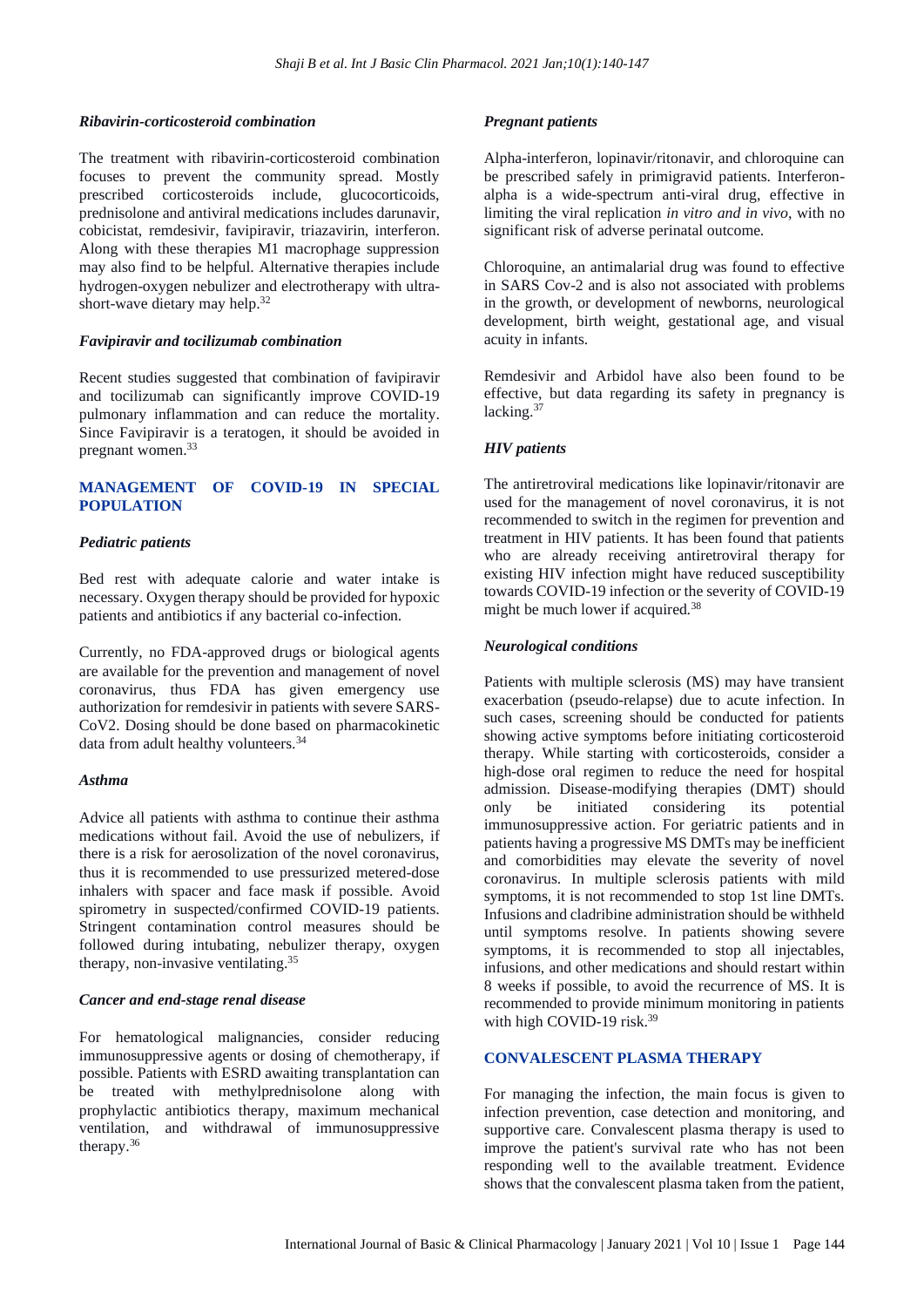who has been recovered from the viral infection can be used to treat an infected patient without any further complications. So, the safety of this therapy must be accomplished.<sup>40</sup>

#### **VACCINE DEVELOPMENTS**

A combination of conventional and next-generation techniques is required for the development of COVID-19 vaccine. By considering the safety reasons live vaccines will not be attempted in patients suffering from COVID-19 but preclinical trials have been attempted in primates using inactivated whole virus vaccines. Earlier stages of vaccine development were crucial, it involves the identification of antigens (natural or synthetic) depending on the viral protein.<sup>41</sup> Phase 1-Phase 2 clinical trials were conducted using inactivated vaccines. Other vaccine strategies include spike protein injections with DNA coding for spike protein. According to WHO, the SARS-COV2 virus is responsible for the outbreak of COVID 19, and against SARS-COV2, 70 vaccines are in progress, and among those 3 vaccines are in clinical trials.

#### **PREVENTION AND CONTROL**

Although risks of factors for COVID-19 are still unknown, it is expected the transmission of the virus is from live infected animals to human beings. Infected snakes and cats are found as carriers to transmit the virus to a lesser extent. All of the three beta coronaviruses became prominent through the zoonotic transmission.<sup>42</sup>

Parallels can be made between SARS and COVID-19, China shares common features of these two, and similar circumstances provides an explosive spread of these viruses, involving exposure to freely living live animals on open markets, overpopulated places or places where people gathered beyond the limits and lack of health services. MERS and COVID-19 share the similarities in that cases will be asymptomatic later on it start to spread quickly even to a great extent.<sup>43</sup>

Understanding the awareness, attitudes, and practice (KAP) of hand washing among health care professionals is important for bringing about a lasting shift in person and institutional behavior and enhancing these practices when developing interventions. Hand hygiene is an important factor and it includes behavioral hand hygiene attitude, perceived social norm, perceived behavioral control, awareness on the risk of infection, frequent sanitation, perceived role model, adequate awareness, and strongmotivation.<sup>44</sup>

#### **CONCLUSION**

Globally spreading pandemic COVID 19, developed in Wuhan, China, and is expected to be transmitted from animals to humans. The symptoms of COVID 19 include fever, high-grade temperature, shortness of breath, soreness in the throat, pneumonia, etc. Within 3rd July 2020, COVID 19 consumed more than 200 countries and territories. Currently, the vaccine for COVID 19 is under trials and exact anti-viral therapies are not available. Meanwhile, COVID 19 is treated symptomatically. Based on some study reports, medications including lopinavir/ritonavir combination therapy, remdesivir, darunavir, ribavirin, interferon could successfully treat COVID-19. Convalescent plasma therapy is also used in some serious cases, but its safety must be accomplished. Properly following preventive measures like social distancing, wearing masks and gloves, hand sanitation, and maintaining personal hygiene can help in preventing the further spread of this infection.

*Funding: No funding sources Conflict of interest: None declared Ethical approval: Not required*

## **REFERENCES**

- 1. Dhama K, Sharun K, Tiwari R, Sircar S, Bhat S, Malik YS et al. Coronavirus disease 2019-COVID-19.
- 2. Sahin AR, Erdogan A, Agaoglu PM, Dineri Y, Cakirci AY, Senel ME et al. 2019 Novel Coronavirus (COVID-19) Outbreak: A Review of the Current Literature. EJMO. 2020;4(1):1-7.
- 3. She J, Jiang J, Ye L, Hu L, Bai C, Song Y. 2019 novel coronavirus of pneumonia in Wuhan, China: emerging attack and management strategies. CTM. 2020;9(1):1-7.
- 4. Johnson HC, Gossner CM, Colzani E, Kinsman J, Alexakis L, Beauté J et al. Potential scenarios for the progression of a COVID-19 epidemic in the European Union and the European Economic Area, March 2020. Eurosurveillance. 2020;25(9).
- 5. Van Doremalen N, Bushmaker T, Morris DH, Holbrook MG, Gamble A, Williamson BN et al. Aerosol and Surface Stability of SARS-CoV-2 as Compared with SARS-CoV-1. NEJM. 2020;382:1564-7.
- 6. Chan JF, Yuan S, Kok KH, To KK, Chu H, Yang J et al. A familial cluster of pneumonia associated with the 2019 novel coronavirus indicating person-to-person transmission: a study of a family cluster. Lancet. 2020;395(10223):514-23.
- 7. Bosch A, Gkogka E, Le Guyader FS, Loisy-Hamon F, Lee A, Van Lieshout L et al. Foodborne viruses: Detection, risk assessment, and control options in food processing. Int. J. Food Microbiol. 2018;285:110-28.
- 8. Mission WC. Report of the WHO-China Joint Mission on Coronavirus Disease 2019 (COVID-19). Geneva 2020.
- 9. Binnicker MJ. Emergence of a Novel Coronavirus Disease (COVID-19) and the Importance of Diagnostic Testing: Why Partnership between Clinical Laboratories, Public Health Agencies, and Industry Is Essential to Control the Outbreak. Clin Chem. 2020;66(5):664-6.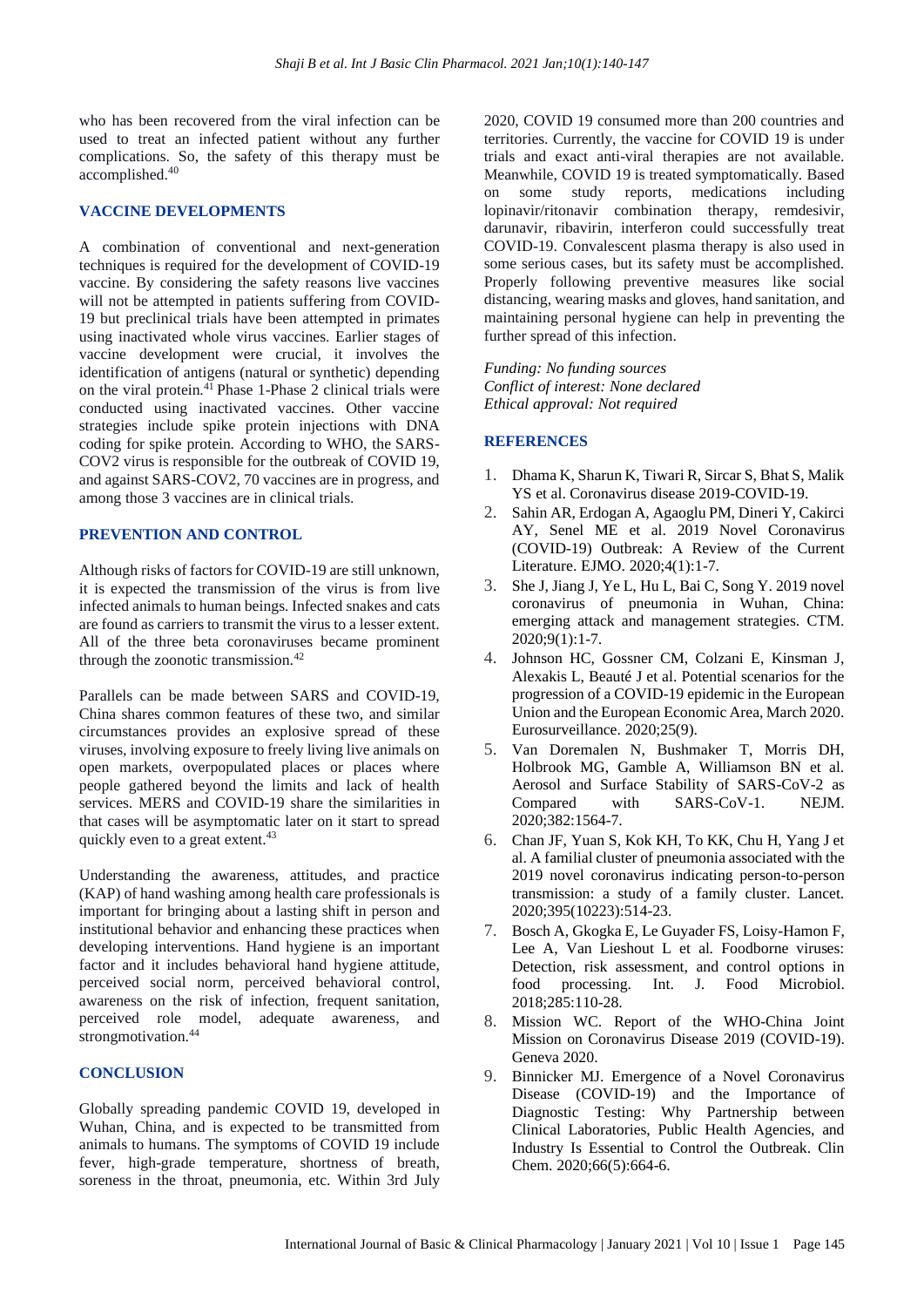- 10. Amanat F, Nguyen T, Chromikova V, Strohmeier S, Stadlbauer D, Javier A et al. A serological assay to detect SARS-CoV-2 seroconversion in humans. medRxiv. 2020;2.
- 11. Bordi L, Nicastri E, Scorzolini L, Di Caro A, Capobianchi MR, Castilletti C et al. Differential diagnosis of illness in patients under investigation for the novel coronavirus (SARS-CoV-2), Italy, February 2020. Euro surveillance. 2020;25(8).
- 12. Ai T, Yang Z, Hou H, Zhan C, Chen C, Lv W et al. Correlation of chest CT and RT-PCR testing in coronavirus disease 2019 (COVID-19) in China: a report of 1014 cases. Radiol. 2020:200642.
- 13. Shi H, Han X, Jiang N, Cao Y, Alwalid O, Gu J et al. Radiological findings from 81 patients with COVID-19 pneumonia in Wuhan, China: a descriptive study. Lancet Infect Dis. 2020;20(4):425-34.
- 14. Bosch BJ, Van der Zee R, De Haan CA, Rottier PJ. The coronavirus spike protein is a class I virus fusion protein: structural and functional characterization of the fusion core complex. J Virol. 2003;77(16):8801- 11.
- 15. Lu R, Zhao X, Li J, Niu P, Yang B, Wu H et al. Genomic characterisation and epidemiology of 2019 novel coronavirus: implications for virus origins and receptor binding. Lancet. 2020;395(10224):565-74.
- 16. Rockx B, Kuiken T, Herfst S, Bestebroer T, Lamers M, De Meulder D et al. Comparative Pathogenesis Of COVID-19, MERS And SARS In A Non-Human Primate Model. bioRxiv. 2020.
- 17. Zumla A, Hui DS, Azhar EI, Memish ZA, Maeurer M. Reducing mortality from 2019-nCoV: host-directed therapies should be an option. Lancet. 2020;395(10224):e35-6.
- 18. Lu H. Drug treatment options for the 2019-new coronavirus (2019-nCoV). Bio sci Trends. 2020;14(1):69-71.
- 19. Beigel JH, Nam HH, Adams PL, Krafft A, Ince WL, El-Kamary SS et al. Advances in respiratory virus therapeutics–A meeting report from the  $6<sup>th</sup>$  isirv Antiviral Group conference. Antiviral res. 2019;167:45-67.
- 20. Ibanez S, Martinez O, Valenzuela F, Silva F, Valenzuela O. Hydroxychloroquine and chloroquine in COVID-19: should they be used as standard therapy? Clin Rheumatol. 2020;3:1.
- 21. Wang M, Cao R, Zhang L, Yang X, Liu J, Xu M et al. Remdesivir and chloroquine effectively inhibit the recently emerged novel coronavirus (2019-nCoV) in vitro. Cell research. 2020;30(3):269-71.
- 22. Singh AK, Majumdar S, Singh R, Misra A. Role of corticosteroid in the management of COVID-19: A systemic review and a Clinician's perspective. Diabetes and Metabolic Syndrome. Clin Res Reviews. 2020;14(5):971-8.
- 23. Johnson RM, Vinetz JM. Dexamethasone in the management of COVID-19. BMJ. 2020;370:m2648.
- 24. Jalkanen J, Hollmen M, Jalkanen S. Interferon beta-1a for COVID-19: critical importance of the administration route. Crit Care. 2020;24(1):1-3.
- 25. Omrani AS, Saad MM, Baig K, Bahloul A, Abdul-Matin M, Alaidaroos AY et al. Ribavirin and interferon alfa-2a for severe Middle East respiratory syndrome coronavirus infection: a retrospective cohort study. Lancet Infect Dis. 2014;14(11):1090-5.
- 26. Agostini ML, Andres EL, Sims AC, Graham RL, Sheahan TP, Lu X.et al. Coronavirus susceptibility to the antiviral remdesivir (GS-5734) is mediated by the viral polymerase and the proofreading exoribonuclease. MBio. 2018;9(2):e00221-18.
- 27. Warren T, Jordan R, Lo M, Soloveva V, Ray A, Bannister R et al. Nucleotide prodrug GS-5734 is a broad-spectrum filovirus inhibitor that provides complete therapeutic protection against the development of Ebola virus disease (EVD) in infected non-human primates. Infect Dis. 2015;2(1):LB2.
- 28. Liu W, Morse JS, Lalonde T, Xu S. Learning from the past: possible urgent prevention and treatment options for severe acute respiratory infections caused by 2019‐nCoV. Chembiochem. 2020;21(5):730-8.
- 29. Dong L, Hu S, Gao J. Discovering drugs to treat coronavirus disease 2019 (COVID-19). Drug Discoveries Therap. 2020;14(1):58-60.
- 30. Khalid M, Al Rabiah F, Khan B, Al Mobeireek A, Butt TS, Al Mutairy E. Case report Ribavirin and interferon-α2b as primary and preventive treatment for Middle East respiratory syndrome coronavirus: a preliminary report of two cases. Antiviral therapy. 2015;20:87-91.
- 31. Khalili JS, Zhu H, Mak NS, Yan Y, Zhu Y. Novel coronavirus treatment with ribavirin: Groundwork for an evaluation concerning COVID‐19. J med virol. 2020;10.1002/jmv.25798.
- 32. Chan KW, Wong VT, Tang SC. COVID-19: An Update on the Epidemiological, Clinical, Preventive and Therapeutic Evidence and Guidelines of Integrative Chinese–Western Medicine for the Management of 2019 Novel Coronavirus Disease. Am J Chinese Med. 2020:1-26.
- 33. Thammathiwat T, Tungsanga S, Tiankanon K, Torvorapanit P, Chumpangern W, Udomkarnjananun S, et al. A Case of Successful Treatment of Severe COVID‐19 Pneumonia with Favipiravir and Tocilizumab in Post‐kidney Transplant Recipient. Transplant Infect Dis. 2020:e13388.
- 34. Tagarro A, Epalza C, Santos M, Sanz-Santaeufemia FJ, Otheo E, Moraleda C et al. Screening and severity of coronavirus disease 2019 (COVID-19) in children in Madrid, Spain. JAMA pediatrics. 2020;e201346.
- 35. Licskai C, Yang CL, Ducharme FM, Radhakrishnan D, Podgers D, Ramsey C et al. Addressing therapeutic questions to help Canadian physicians optimize asthma management for their patients during the COVID-19 pandemic. Canad J Respiratory Crit Care Sleep Med. 2020:1-4.